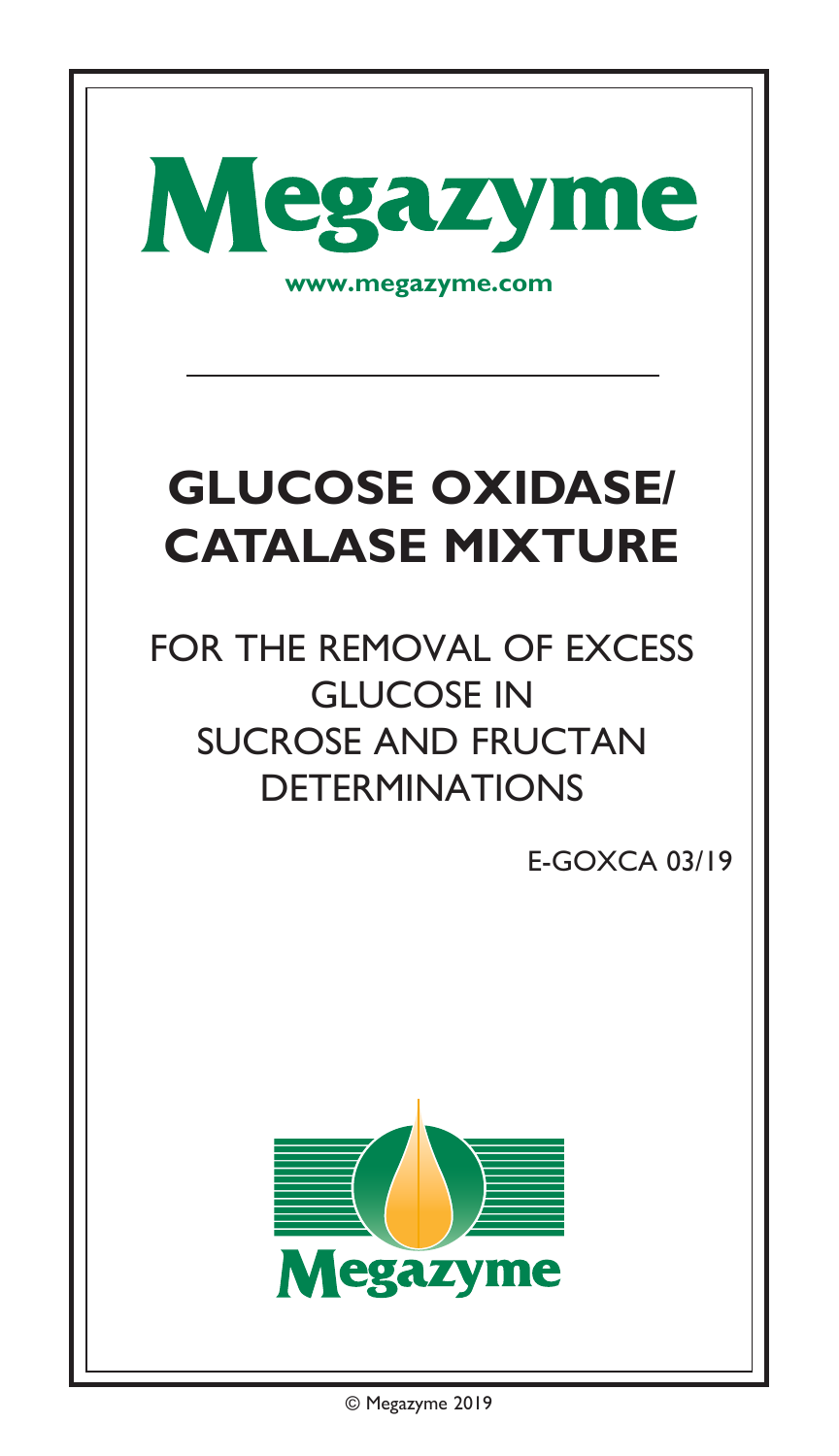# **INTRODUCTION:**

This reagent mixture is used to "remove" excess glucose in samples where accurate measurement of low levels of sucrose or fructans is required.

### **PRINCIPLE:**

The reactions involved are:

$$
\begin{array}{|l|}\n\hline\n\end{array}\n\left(\text{glucose } + \text{O}_2 + \text{H}_2\text{O} \xrightarrow{\text{Glucose oxidase}} \text{Gluconate } + \text{H}_2\text{O}_2\n\end{array}
$$

$$
\begin{array}{cccc}\n\text{(2)} & & \text{Catalase} \\
& 2H_2O_2 & \xrightarrow{\text{Catalase}} & 2H_2O + O_2\n\end{array}
$$

# **REAGENTS SUPPLIED:**

**1. (x 2) Glucose oxidase (12,000 U) plus Catalase (300,000 U).** (Megazyme cat. no. **[E-GOXCA](https://www.megazyme.com/glucose-oxidase-catalase-mixture-eukaryote)**). Dissolve the contents of 1 vial in 20 mL of 200 mM Tris. HCl buffer (pH 7.6). Divide this solution into 2.0 mL aliquots and store below -10°C.

#### **REQUIRED REAGENTS (not supplied):**

**1. Tris. HCl buffer (200 mM, pH 7.6)** Add 24.2 g of Tris buffer salt (**[B-TRIS500](https://www.megazyme.com/tris-buffer-salt)**) to 900 mL of distilled water and adjust pH to 7.6 using 1 M hydrochloric acid. Adjust the volume to 1 L. Store at  $4^{\circ}$ C.

# **2. Sodium phosphate buffer (300 mM, pH 7.0)**  containing 5 mM MgCl<sub>2</sub>.7H<sub>2</sub>O. Add 53.4 g of di-sodium hydrogen phosphate dihydrate (Na<sub>2</sub>HPO<sub>4</sub>•2H<sub>2</sub>O) to 900 mL of distilled water and dissolve by stirring. Add 1.02 g of MgCl<sub>2</sub>.6H<sub>2</sub>O. Adjust the pH to 7.0 with 1 M hydrochloric acid and adjust the volume to 1 L with distilled water. Store at 4°C.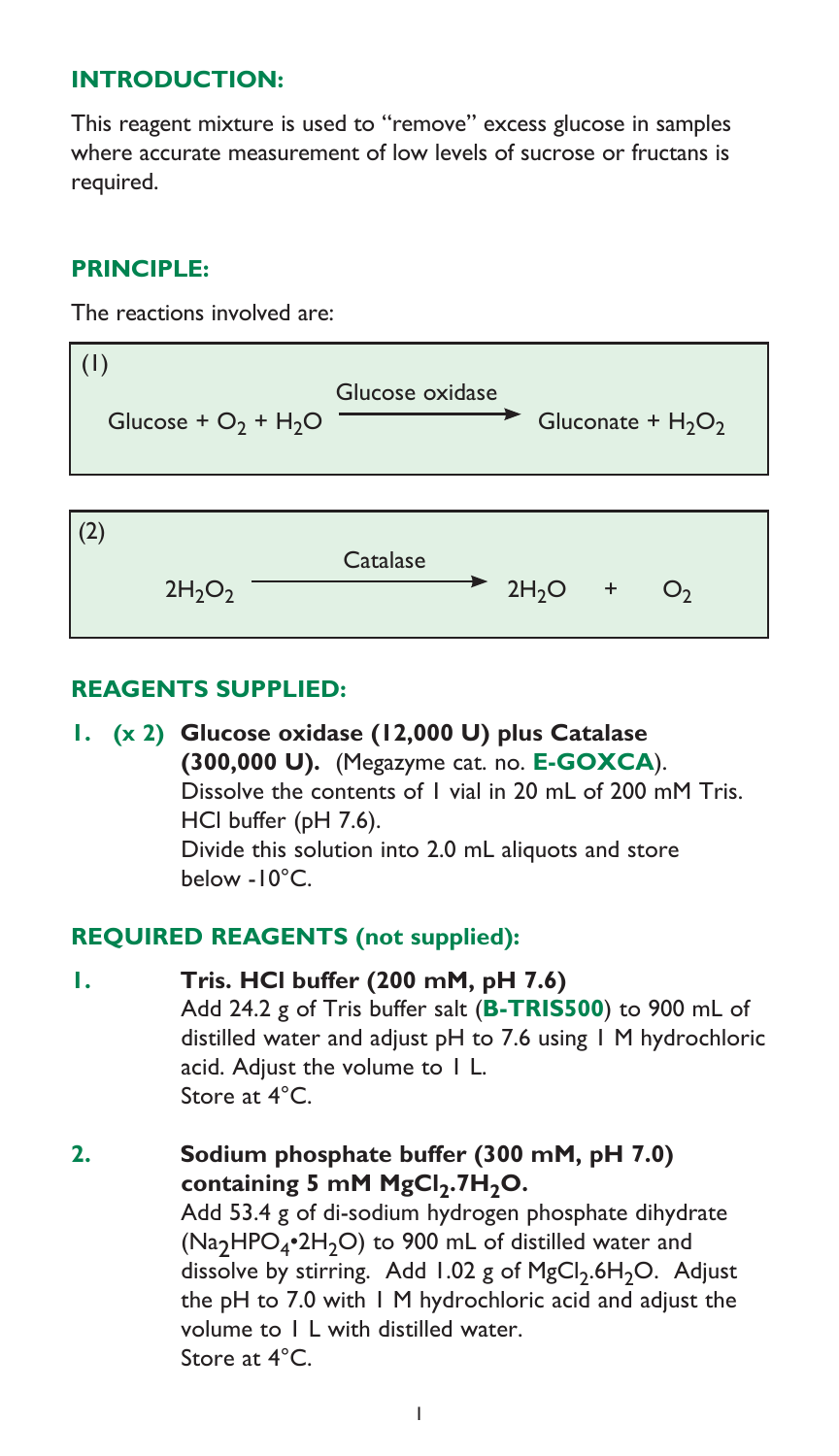# **PROCEDURE FOR D-GLUCOSE OXIDATION:**

| Pipette into a 25 mL volumetric flask                                                                   |                              |
|---------------------------------------------------------------------------------------------------------|------------------------------|
| 300 mM phosphate buffer solution<br>sample solution (up to approx $0.5\%$ D-glucose)<br>enzyme solution | 5.0 mL<br>5.0 mL<br>$0.2$ mL |
|                                                                                                         |                              |

Incubate the flask at 25-30°C and pass a current of air  $(O_2)$  through the mixture for 1 h (see Figure 1). While this oxidation could theoretically lead to a decrease in pH, no significant changes are observed in solutions containing glucose at concentrations of up to 5 mg/mL.

To inactivate the glucose oxidase plus catalase, incubate the volumetric flask in a boiling water bath for 15 min, allow it to cool to room temperature and dilute the contents to the mark with water. Mix and filter, if necessary. Use 0.5 mL of the clear solution for the determination of sucrose. Determine the residual D-glucose in a parallel assay and subtract as usual.

*Figure 1.* Arrangement for the oxidation of glucose by glucose oxidase plus catalase in the presence of a stream of air.